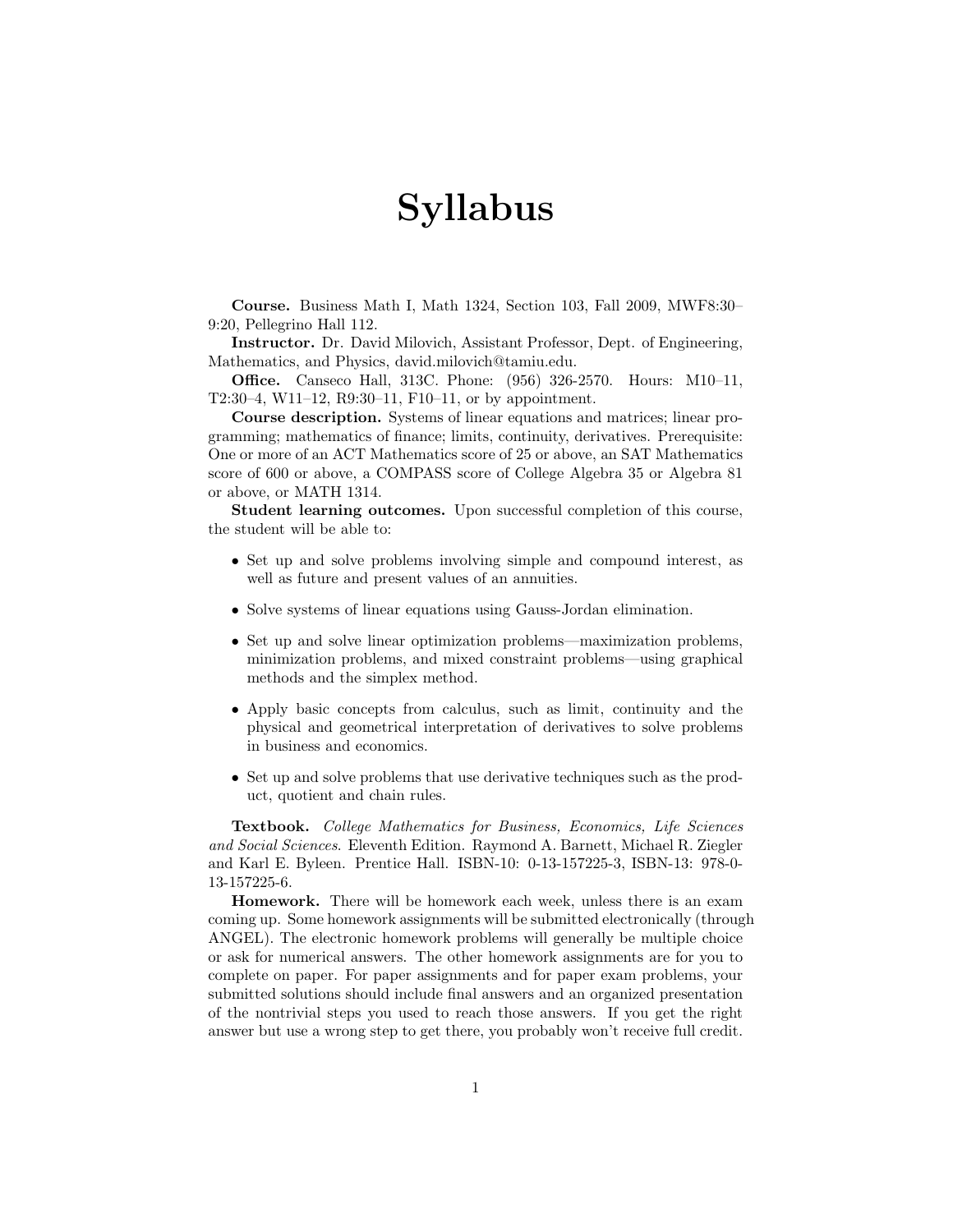Also, it's a good idea to initially solve problems on scratch paper and then write up more organized solutions. Finally, if you're not sure whether a step is trivial enough that you don't need to write it down in your submitted solution, ask yourself these questions. 1) Does the professor usually skip this kind of step in his lectures? 2) Was this step easy enough to do in my head, or did I need to write some things down?

Calculators. Calculators and/or computers may be used for homework assignments. Some homework questions will require numerical answers that are very difficult to compute by hand. However, such questions will not appear on the midterm or final exams. For these exams, calculators are not required and are not permitted.

Exams. There will be two midterm exams and a final exam. The final exam will be comprehensive.

- Midterm I, in class, September 23.
- Midterm II, in class, November 2.
- Final Exam, December 11, 8AM.

Grading. Components: Homework 20%; Midterm I 25%; Midterm II 25%; Final Exam 30%. Final letter grade, given a final score of  $x\%$ : A:  $x \ge 90$ ; B: 80  $\leq x < 90$  C:  $70 \leq x < 80$ ; D:  $60 \leq x < 70$ ; F:  $x < 60$ .